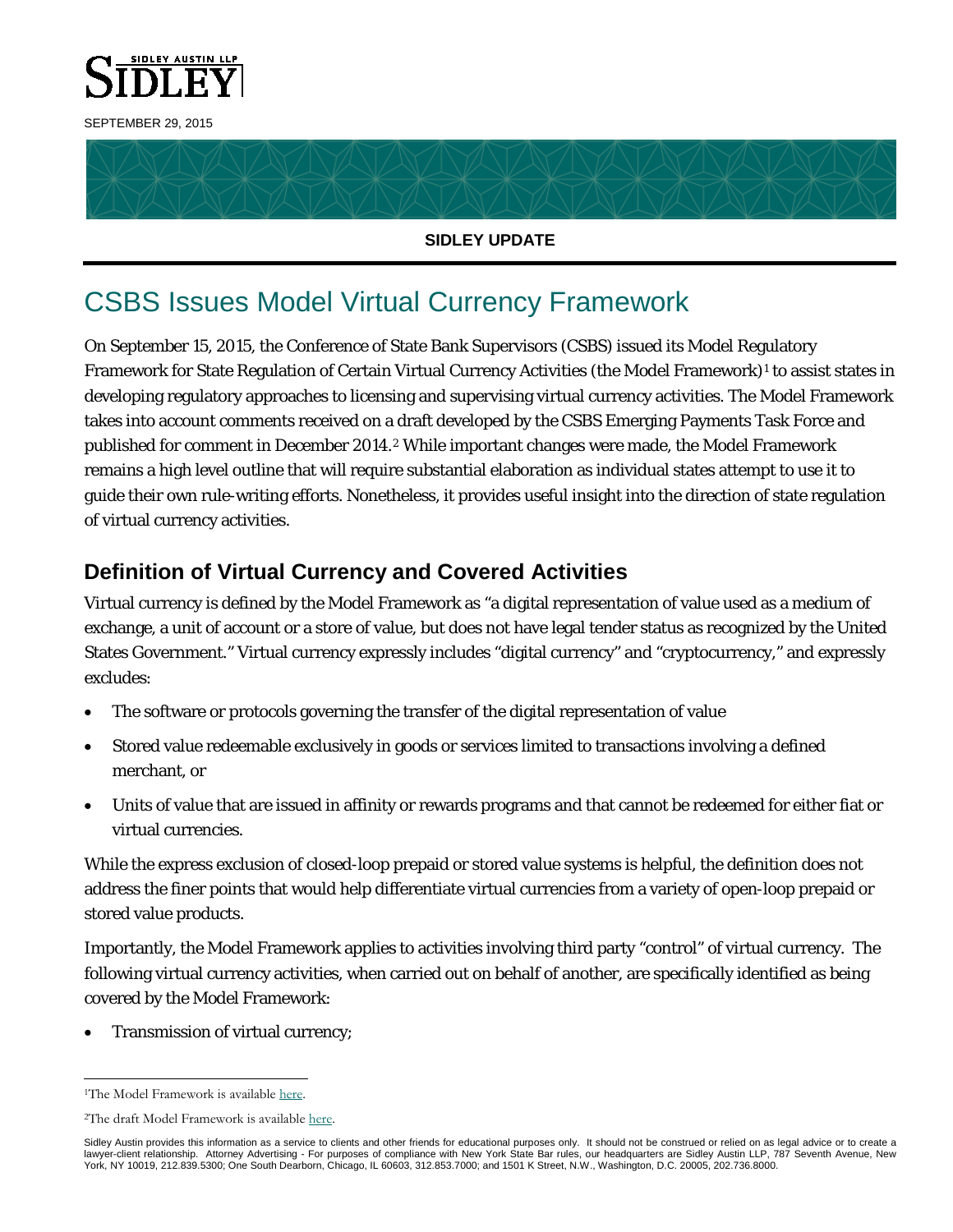- Exchanging sovereign currency for virtual currency (or vice versa) or different virtual currencies; and
- Services that facilitate the third-party exchange, storage and/or transmission of virtual currency.

A number of important questions are raised by this definition and set of examples, including how broadly the concept of "control" will be applied (e.g., whether any single party "controls" a virtual currency that is held with multi-signature technology) and how broadly the concept of "facilitate" might be applied. Among other things, the Model Framework gives as examples of such facilitation "wallets, vaults, kiosks, merchant-acquirers, and payment processors," yet some of these activities may not be considered licensed money transmission when they involve fiat currency, thereby begging the question what attributes of virtual currency warrant such new levels of regulation.

The Model Framework helpfully provides an express exclusion of the following activities:

- Merchants and consumers who use virtual currencies solely for the purchase or sale of goods or services;
- Activities that are not financial in nature but utilize technologies similar to those used by digital currency;
- Activities involving units of value that are issued in affinity or rewards programs and that cannot be redeemed for either fiat or virtual currencies; and
- Activities involving units of value that are used solely within online gaming platforms and have no market or application outside of those gaming platforms.

Questions will remain in the implementation of even these exemptions such as whether an illicit market in gaming currency, which can exist despite the best efforts of the platform provider, could transform the provider's unregulated gaming feature into a highly regulated functionality. The Model Framework also does not suggest a standard for interaction with other regulatory regimes such as for banks, securities firms and licensed money transmitters, leaving open questions as to the potential for overlapping regulation when otherwise licensed financial services providers become involved in virtual currency activities. Finally, the Model Framework does not suggest an "on ramp" in the form of a temporary or conditional license for startups that may pose lower levels of risk, although it leaves open the possibility that a "courageous" state may experiment in that regard.

### **Regulatory Requirements for Virtual Currency Activities**

The Model Framework sets forth the following recommended areas of coverage for virtual currency activity oversight:

- 1. Licensing requirements related to both the business and its owners, including details of the entity's business plan and banking arrangements
- 2. Use of licensing systems (e.g. the Nationwide Multistate Licensing System)
- 3. Financial strength and stability, including:
	- a. Net worth or capital requirements
	- b. Flexible permissible investment reserve requirements, which may include reserves held in virtual currencies (an important acknowledgement of the industry concern that in many circumstances likekind reserves are the only sensible way of addressing reserve issues)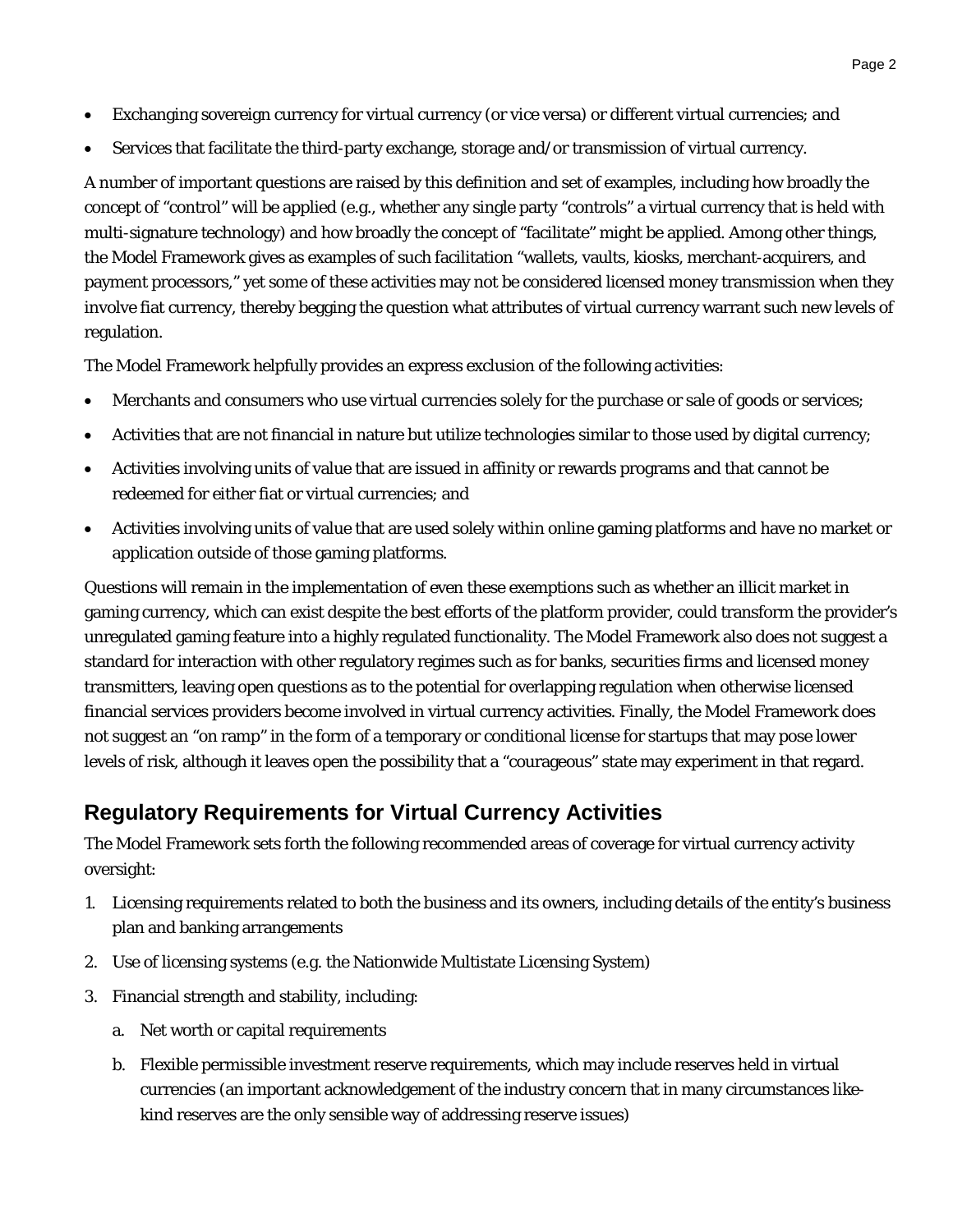- c. Defined mechanisms for holding and validating reserves
- d. Surety bonds
- e. Information on the method for calculating the value of virtual currency
- f. Policies and procedures for disaster recovery and business continuity and customer access to funds in the event of a failure
- 4. Consumer protection policies, documentation and disclosures, including:
	- a. Holding an actual amount of virtual currency in trust for customers and ensuring that amount is identifiable separately from any other customer or entity holdings
	- b. Disclosures regarding complaints, error resolution, virtual currency risks and the uninsured status of virtual currency (such requirements are recommended regardless of whether a service provider is targeting a consumer or commercial customer base)
	- c. Receipts with exchange rate information
- 5. Cybersecurity program, policies and procedures, including cybersecurity audits with flexible standards to vary the level of the audit as appropriate to the business model and level of activity (in particular, the Model Framework acknowledges that third party audits may not be appropriate in some circumstances)
- 6. General compliance with federal and state laws
- 7. Bank Secrecy Act/Anti-Money Laundering implementation and compliance, including verification of service user, not just "account holder," identity
- 8. Access to books and records, including:
	- a. "To the extent practicable," transaction-level data such as names, addresses, and IP addresses of the parties to the transaction, identifiable information regarding the virtual currency owner, transaction confirmations and destinations for foreign transactions
	- b. Importantly, it appears that the Model Framework contemplates that such transaction-specific information might be included in affirmative reporting requirements, rather than just being available for review through examinations, a potentially substantial expansion of the general regulatory approach to transaction-level reporting
- 9. General supervision authorities, such as examination, investigative and enforcement, and access to private keys in the event of an institution's insolvency

In sum, the Model Framework provides a helpful window into the future direction of virtual currency regulation and supervision at the state level, but much work remains to be done before any individual state will be able to translate the Model Framework into actionable rules and regulations.